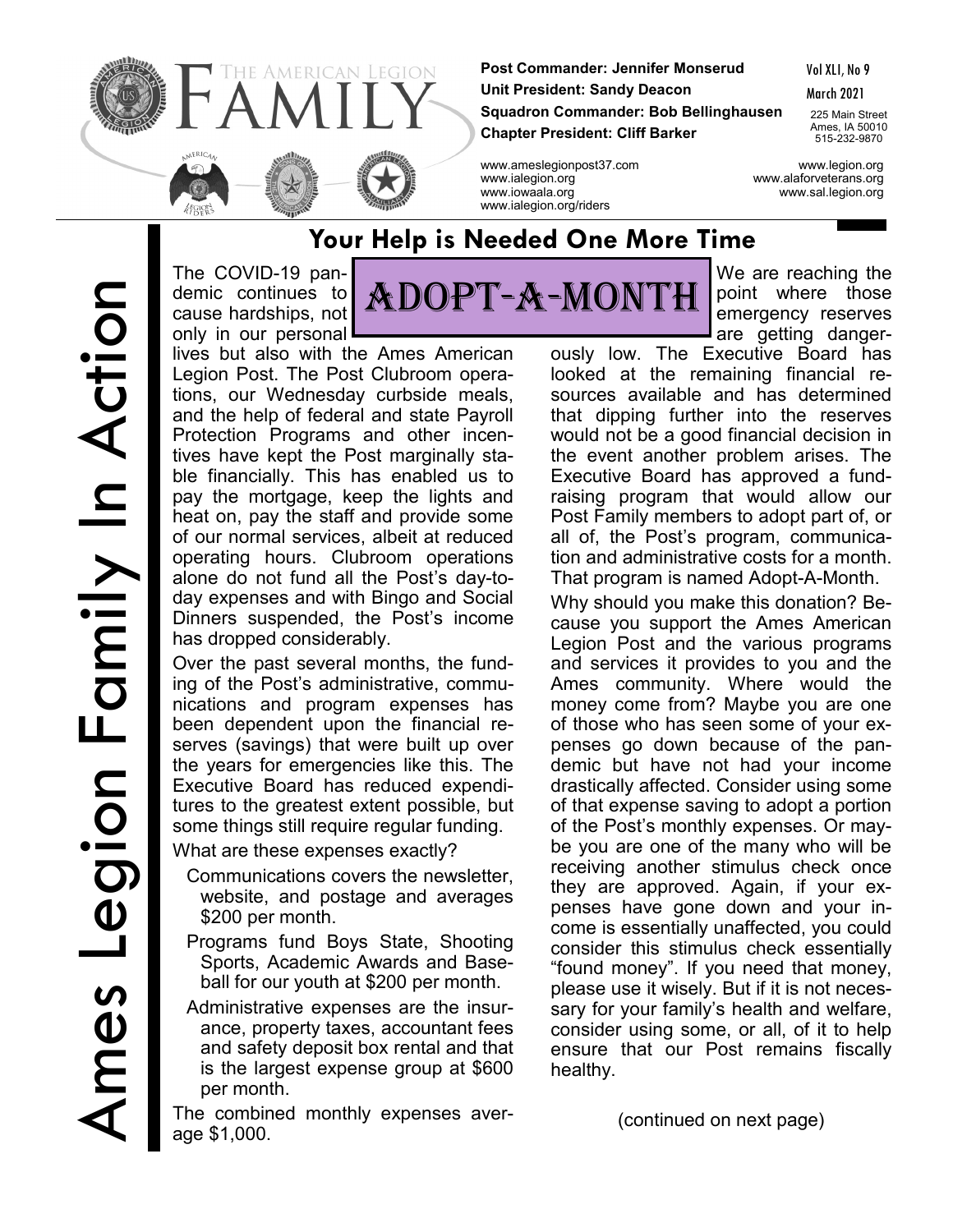**Page 2 AMES LEGION FAMILY IN ACTION**

## **Adopt-A-Month (continued)**

You can participate as an individual or a group can get together and participate, either way will ensure that the program, communications and administrative expenses for a month are funded to keep the Post functioning. You can choose to adopt the expenses for a single category (program, communications, or administrative) for a single month or multiple months. Those that are especially generous can take on the entire Post expenses for a month.

If you choose to be part of this program, you will be recognized for your donation with a framed certificate which we will personally deliver as well as a voucher for two of our curbside meals of your choice. We would also like to take a picture of the certificate delivery for the newsletter. Of course, *if you wish to remain anonymous, we will very much respect that.*

Remember this does not have to be your donation alone. You and several friends may want to make a group donation, and that would be great. That works for those that may want to help but maybe can't afford the entire amount for any of the three areas.

If you are able and willing to Adopt-A-Month, contact Adjutant Dave Rehbein at 515-231 3685 or [davidrehbein@msn.com.](about:blank) You can also mail it to the post, 225 Main, in care of Adjutant Dave Rehbein

Many of you responded to an earlier request to help keep our mortgage current. With that help and our clubroom's hard work, those mortgage payments are being made on time. Now we need to address getting through the next few months of funding Post expenses. While restrictions are starting to be lifted, and we want to return to a sense of normal, we do not want to restart Bingo and Social Dinners too soon as many of those who join us for those events fall into the higher risk category for COVID.

#### **Post Commander Jennifer's Comments**

Hello, I have deferred most of my article space this month to the front-page article about donations but there are three



First is a pancake breakfast being held the morning of March  $20<sup>th</sup>$  at the post, this fundraiser will

also benefit post programs.

There will be some dine-in seating available or you can order ahead and pick it up to go! It is entirely up to you! Please call the post that morning to

things I wanted to let you know about.

**Who would have thought….**that one year ago our lives and the lives of those we serve would be forever changed by a global pandemic. Our "new normal" is much different now, but we still have many opportunities to fulfill the Auxiliary's Mission.

Pay your Dues or if you already paid, consider paying for someone who may not be able to right now. Our dues allow us to continue to make important contributions to many worthwhile veteran, community and youth programs.

Check on your friends and family. Your

place your orders! 515-232-9870.

We will be serving from 7 to 10 that morning. The breakfast will be funded by a free will offering.

We have also decided to revamp the



Ames American Legion Family<br>website! It is website! currently under construction; we hope to have it back up and available soon! Many thanks to our

volunteers Ann Rehbein and Denny Krogh for all their work on this project! Watch our Facebook page for a re-

## **Unit President Sandy's Comments**

phone call or email will brighten their day, especially if you haven't been able to get together in person. Ask them if there is anything you can do to help them. Or if you are in need of assistance, let us know. We are happy to help.

Let us know what you are doing. We will be writing our annual reports in April. Please send a list of your volunteer hours to us so that we can report all of the activities our awesome members have participated in this year. We will need your name, how you volun-

launch notice! We are excited to bring our website up to date and into the modern era!

We also want to thank the volunteers



that come in every month to fold, tab and label the newsletter for mailing. Sandy Deacon, who handles

the mailing list, Ann Rehbein, Sue Jones, Jan Schmidt, Kathy and Doug MacCrea, Randy Freel, and Rodger Van Voorhis. They are a great help and make it possible for you to receive this newsletter.

teered, the number of hours, dollars and miles involved. Send that information to amesunit37@gmail,com.

Stop into the Clubroom for a beverage or a snack. We are open, with appropriate social distancing and sanitizing. If you don't want to come in, order a meal from our Curbside Dining on Wednesdays. It is awesome and you don't have to cook.

Stay Safe and take care of yourself. You are important.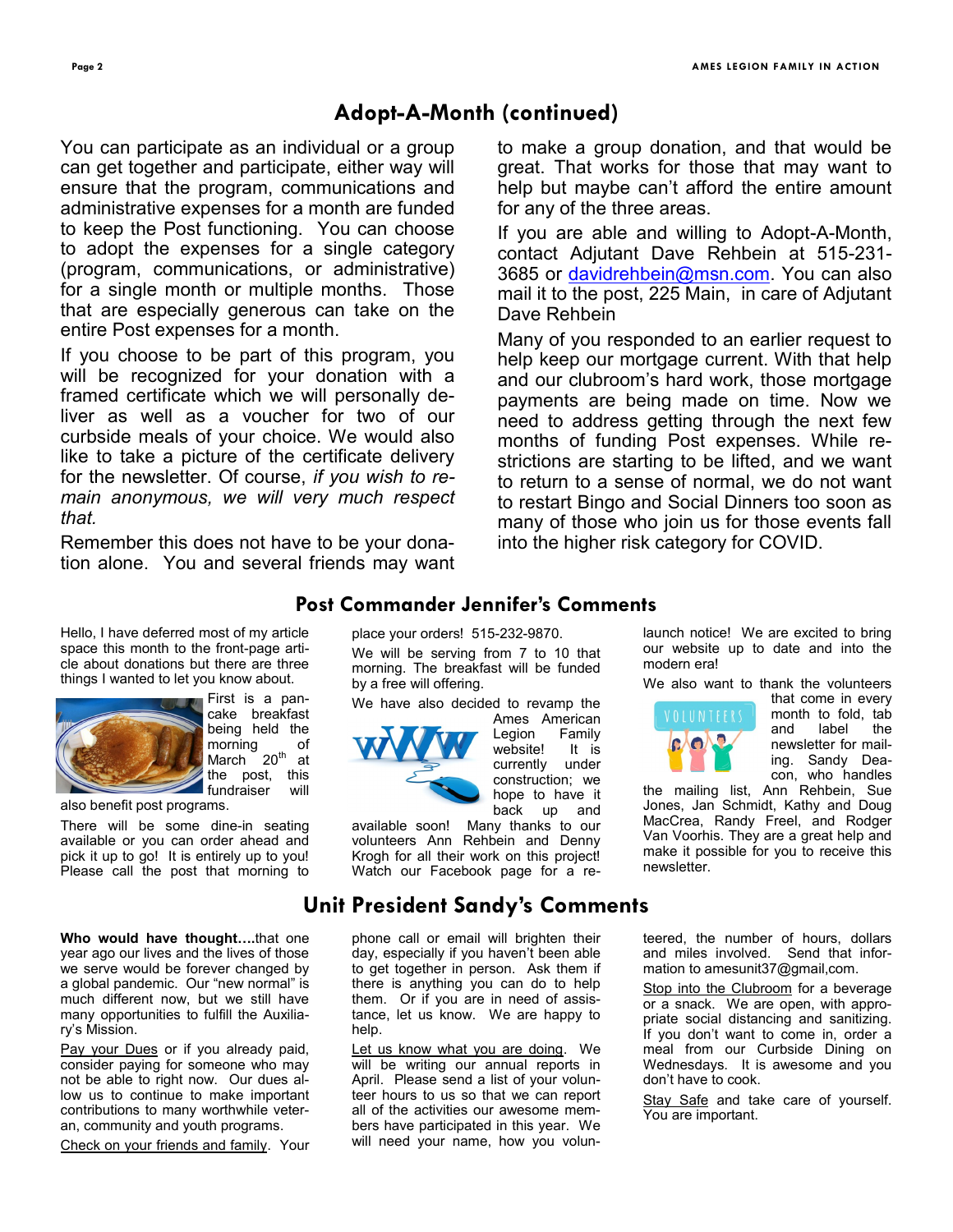### **Clubroom News**

March is almost here so Spring is just around the corner. We are excited about warmer weather and more sunshine! I was reading last year's March newsletter that was written right before the pandemic hit and it made me sad for the events that we have missed out on this past year. We have had to do a lot of adjustments and changes around here and it hasn't always been the easiest but we have made it so far. That is all thanks to everyone that has donated to help pay the bills and everyone that has ordered and continued to order our curbside meals on Wednesday's. It is helping us stay afloat and keep the bills paid. Thank you all so much for your continued support!!

Here are the Curbside Meals for March:

Wed. March 3-Steak Night

Wed. March 10-Lasagna

Wed. March 17-Corned Beef and Cabbage

Wed. March 24-Meatloaf

Wed. March 31-Tenderlion Basket Night

**Weekly Bonus Drawing Night**. **Tuesday, March 30** is the first bonus drawing night of 2021. Drawings will commence at 5:30pm. Members must be qualified for the drawing by consistently entering into the weekly Monday drawing.



Thanks to all that events and maintenance around the post in the last month. It is really appreciat-

[congress.](https://www.legion.org/publications/226187/legislative-agenda-117th-congress)

with them by other means.

their constituents.

ed. John Schomaker, Tom Hadaway, Mike Deacon, Bill Donovan, Sandy Deacon, Rodger VanVoorhis, Ken Woodley, Russ and Vicki Belz, Julie and Dennis Rinard and Tom Fowler.

**CLUBROOM COUPON Any Tuesday in March Present Coupon to get 2 drinks for the price of 1. Cash Purchase Only**

#### **Commander to Visit Iowa**



The American Legion's legislative priorities are also posted at [legion.org/publications/226187/legislative](https://www.legion.org/publications/226187/legislative-agenda-117th-congress)-agenda-117th-

At a traditional Washington Conference, the attendees will visit our Senator's and Representative's offices to brief them on our the items of importance. Those visit will not happen this year so we must depend on our Legion family members communicating

Please download the brochure and take whatever method yu can to put it in front of your Senators Grassley and Ernst and your representative. Be sure to tell them that you are one of

You can go to **[votervoice.net/AmericanLegion/home](https://www.votervoice.net/AmericanLegion/home)** to find and send a message to them. They should have received our brochure so you can refer to that delivery in your message.

National Commander Oxford is scheduled for a tour of Iowa on March 15-18. He will be making two stops in the Sixth District:

Highland Park Post #374 at 3712 2nd Ave, Des Moines on

March 17 from 9:00 to 11:00 and

Cumming Post #562 at 113 N 44th St, Cumming on March 18 from 12:30 to 2:30.

Both visits are open. Feel free to attend.

# **Commander Oxford to Present Testimony**

National Commander Oxford will present The American Legion's testimony to Congress on March 4. Due to COVID-19, this year's testimony will be virtual rather than in person. The link to that testimony is not available yet but will be posted at [Legion.org](https://www.legion.org/) for you to access the testimony.

The other meetings that occur as part of the Washington Conference are all available this time virtually. Those are meetings of the National Security, VA&R, Veterans Education and Employment and Legislative commissions. The schedule for those meetings is posted at

[https://www.legion.org/washingtonconference/schedule.](https://www.legion.org/washingtonconference/schedule)

You can register for any of those meetings now. If you register, you will receive an email with the link to the meeting. Those meetings generally have very interesting speakers.

Watch for the link to the Commander's testimony.



#### **Membership Slowly Rising**

From the graphs to the left, you can see how close the membership contest is 188 between the Post, Unit and Squadron.

It is hard to tell without a calculator but the Unit is slightly ahead 89.4% to 88.9% for the Post. It wouldn't take much for the Squadron to jump from their 87% to the lead.

Now is the time when all three will be finishing their membership work. Have you renewed? Your Legion family leadership has worked hard to keep our programs operating and our Post Home together.

If they must contact you in person, they will. Help them out and take the initiative to do that yourself.

# **Months Adopted**

Response to the Adopt-A-Month appeal has started quickly. We already have two months adopted and nearly half of a third.

March has been adopted by the Mac-Crea and Patrick families while April is under the care of the Rehbein and Monserud families. An anonymous donor has taken half of May with a \$500 donation.

Our first goal was to have the next six months adopted. We hope that with more people being vaccinated every day, that at the end of that six months, our operation would be back to normal.

We are nearly half way to that six months. Will you help?